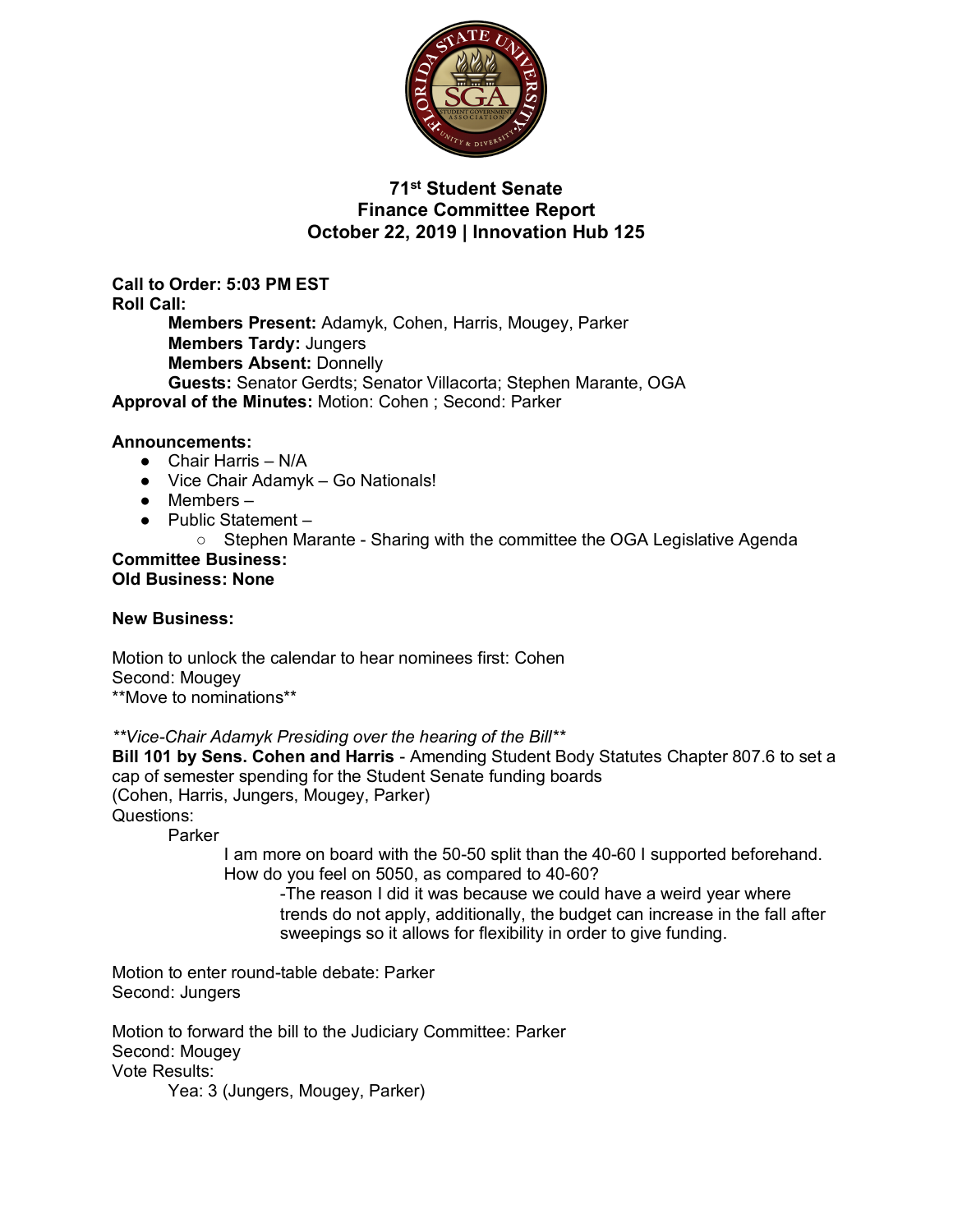

Nay: 0 Abs: 2 (Cohen, Harris) Bill **passes** to be forwarded to the full Senate.

## **PAC Consent Resolution Number 47 – 10/21/19**

- **The question is**; Is it the sense of the Senate Finance Committee that the Programming Allocations Committees' Consent Resolution sponsored by Senators Harmon and Cohen be forwarded to the full Senate.
- **Organizations on the Consent Resolution – Total: \$2,564**
- National Italian Honor Society Funded in Clothing (\$330)
- Sisters 2 Service TABLED IN PAC
- Black Law Student Association Zero-Funded (\$0) in PAC
- Polyglot Club Funded in Expense (\$222)
- The Big Event Funded in Expense (\$472), Clothing (\$1,540)

Questions:

Mougey:

Will the t-shirts have the SGA seal on them? -Yes they will.

Motion to Approve Consent Resolution as-is: Adamyk Second: Parker \*\*Senator Jungers objects\*\*

Motion to enter round table discussion: Parker Second: Jungers

Motion to amend The Big Event in the category of Expense to (\$569): Jungers Second: Parker

\*\*Sponsor finds amendment friendly\*\*

Motion to Approve Consent Resolution as-amended: Adamyk Second: Jungers Vote Results: Yea: 4 (Adamyk, Jungers, Mougey, Parker)

Nay: 0

Abs: 1 (Cohen)

PAC Consent Resolution **passes** to be forwarded to the full Senate.

### **RTAC Consent Resolution Number 46 – 10/21/19**

- **The question is**; Is it the sense of the Senate Finance Committee that the Resource for Travel Allocations Committees' Consent Resolution sponsored by Senator Murcia be forwarded to the full Senate.
- **Organizations on the Consent Resolution – Total: \$3,500**
- Society of Automotive Engineers Funded in Lodging (\$650), Registration (\$1,350)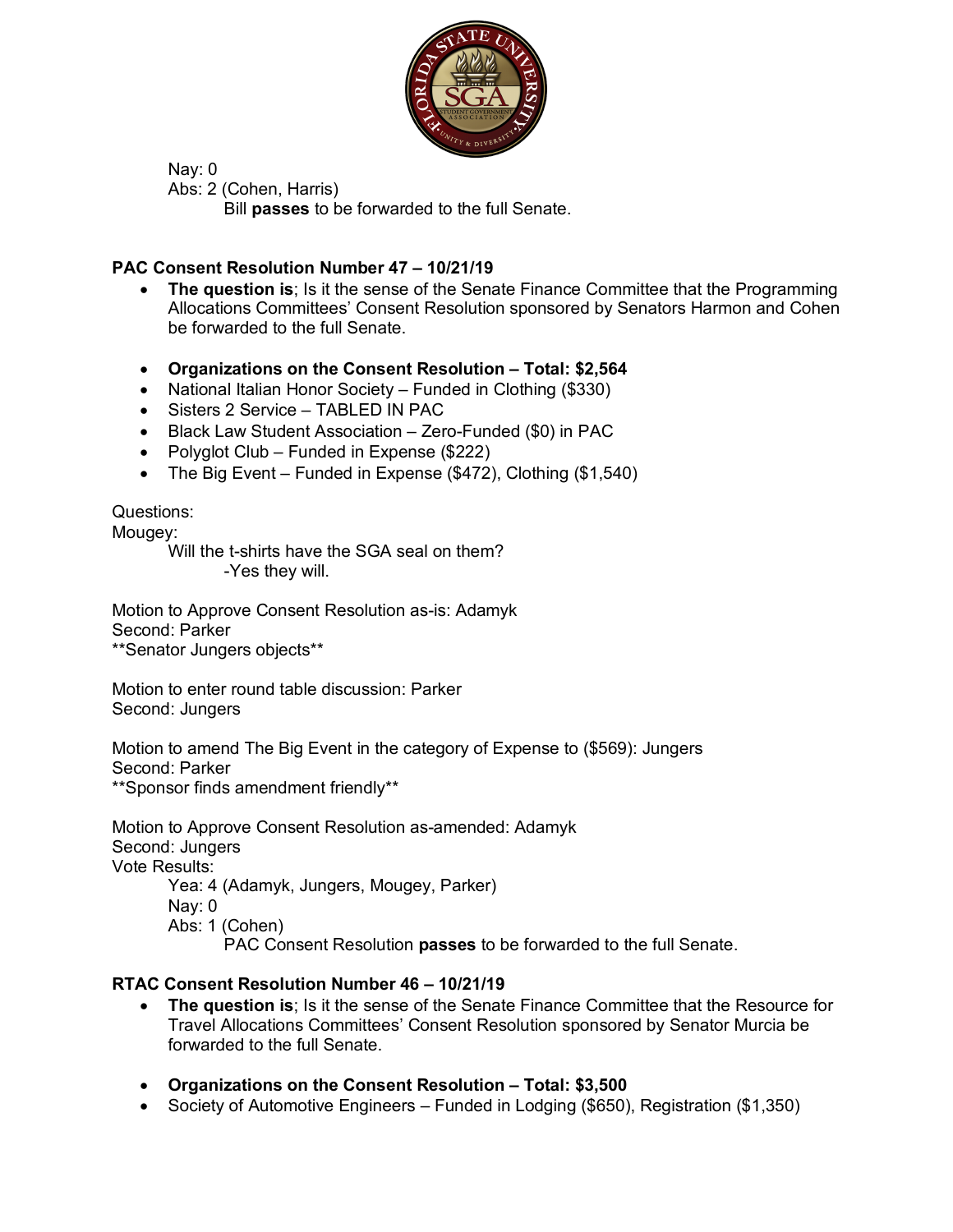

• Filipino Student Association (FSA) – Funded in Travel (\$1,500)

Questions: No Questions

Motion to enter round-table: Adamyk Second: Parker \*\*Committee now in round table\*\*

Motion to Approve Consent Resolution as-is: Adamyk Second: Cohen Vote Results: Unanimous Consent Yea: 5 (Adamyk, Cohen, Jungers, Mougey, Parker) Nay: 0 Abs: 0

RTAC Consent Resolution **passes** to be forwarded to the full Senate.

## **Confirmations and Nominees:**

## **PAC – Kayla Lewis**

Questions:

Adamyk:

Do you have any experience managing a limited budget?

-Recently managed the budget of the Legacy Party, so experienced with working with limited funds.

Parker:

Why did you pick PAC over all the other options?

-I want to be a part of RSOs here on campus in a greater span, reaching out to every organization. I do like the idea of funding for t-shirts and other on-campus funding requests and want to help the over 700 RSOs on campus do what they want to do.

Motion to forward the candidate to the full senate for approval: Adamyk

Second: Parker

Vote Results:

Yea: 5 (Adamyk, Cohen, Jungers, Mougey, Parker)

Nay: 0

Abs: 0

Candidate **passes** to be forwarded to the full Senate.

# **RTAC – Connor Lynch**

Questions:

Adamyk:

What former experience do you have managing a limited budget?

-I have more knowledge than experience managing a budget for personal finances. Additionally, I have seen many organizations do their budgeting for themselves and acquired proper knowledge.

Cohen:

What do you think you still need to know to be successful in RTAC?